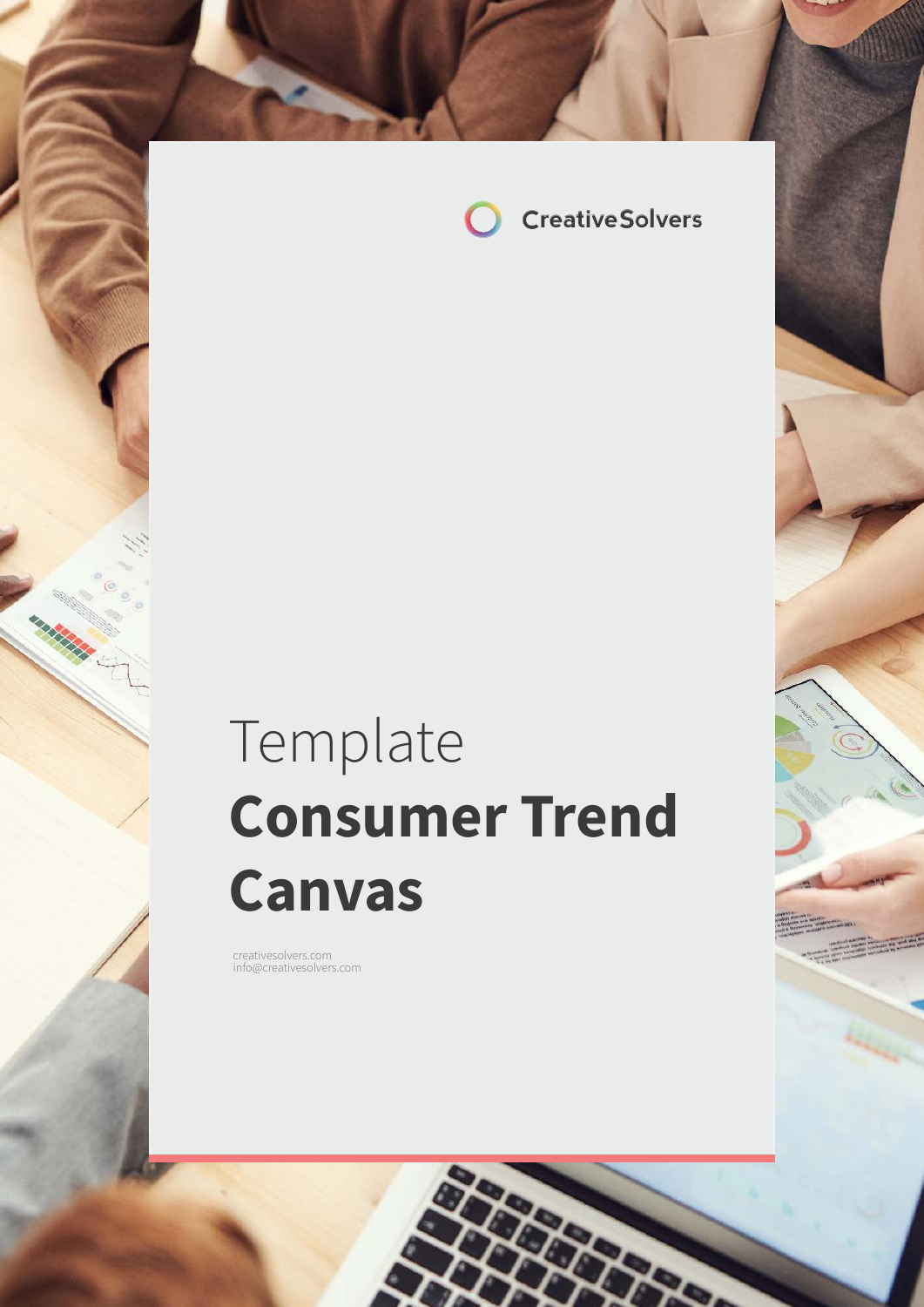## **Understanding** and **applying consumer trends**



### **CONSUMER TREND CANVAS INTRODUCTION**

The Consumer Trend Canvas is a method inspired by the Business Model Canvas of Alexander Osterwalder and Yves Pigneur of Strategyzer. Understanding and applying consumer trends is central to the Consumer Trend Canvas. It is a simple model that is not only about understanding consumer trends, but it also provides insight into how a company can apply this knowledge and start successful customer-oriented innovations.

The canvas consists of two components; analyze (analyze) and apply (apply).

The left side, the analysis side, helps to fully identify and understand the trends under investigation. This analysis is divided into four parts; basic needs, drivers for change, consumer expectations and inspiration.

The right side, the application side, is about identifying opportunities that the trends can bring to the company. The application component is divided into three parts: innovation possibilities, the target group and innovation ideas. New ideas are fed by the will of the consumer, which gives them more potential and a greater chance of success.

Some people do not understand the added value of trends, find it vague or do not know exactly what it means. The consumer trend canvas helps with this, a trend then gets more value because it contributes to new innovations for the company.

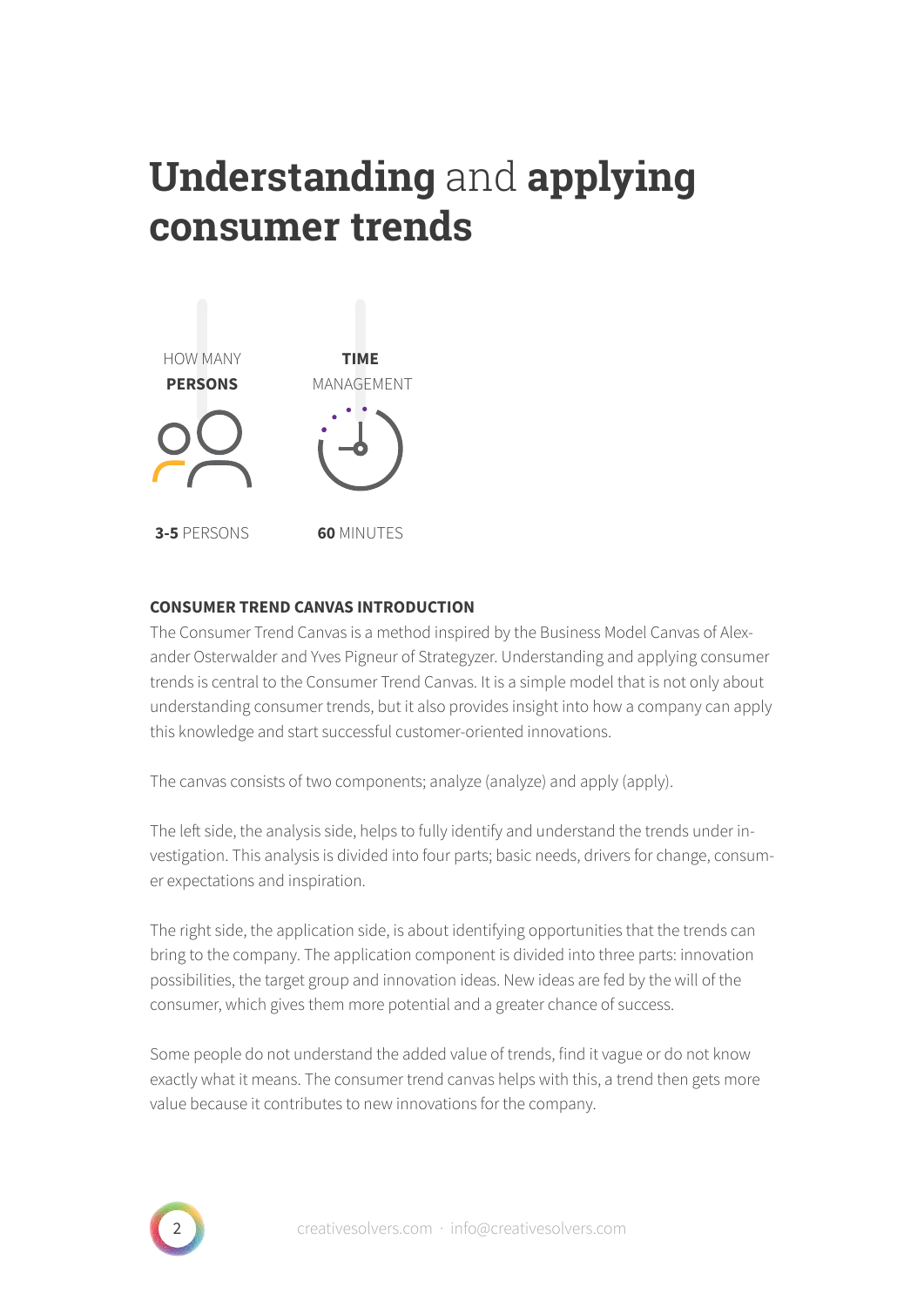## **Executing** the Method

#### ∩ Using the Canvas

A physical version is useful to complete the Consumer Trend Canvas. Print out the template, draw the canvas digitally or on a flip-over / large sheet of paper.

#### $\cap$ Choose a trend

Choose a trend that the group finds interesting to investigate. Choosing a trend can be difficult, look for inspiration and what trends are currently playing at trendwatching.com or another inspiring website with up-to-date trends.

### Analyze

 $\Box$ 

∩

Filling in the canvas starts on the left, the analysis part. Treat each part of the component analysis separately. Write all insights, data, examples and inspirations that support the trend on post-its. Stick the post-its under the corresponding parts. Review every time what ties all this information together. More explanation about the components and how to fill in the left side can be found later in this template under "canvas elements".

### Apply

Filling in the canvas continues on the right, applying it. Treat each part of the application component separately. Determine where and how the trend is already being or can be applied. It also describes which consumers can apply the trend. Write down all information, data, examples and ideas on post-its. More information about the components and how to fill in the right side can be found later in this template under "canvas elements".

### Innovative ideas

Analyzing and applying the components provide inspiration for new innovations. Write these new ideas and innovations on post-its and place them in the circle "your innovations". In this way a clear overview of the trend and ideas has been created.

Tick off the steps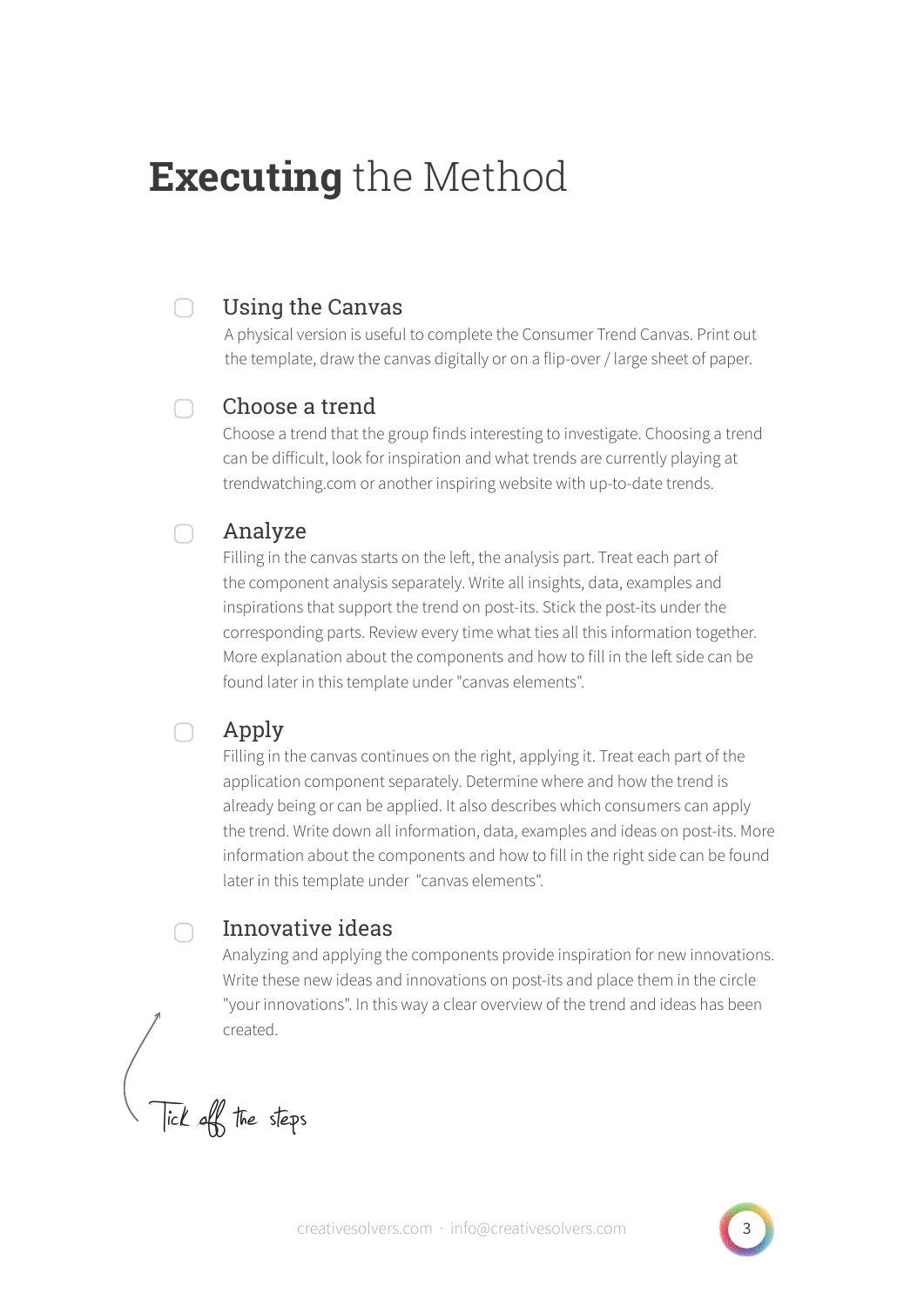# Template



TREND TITLE: TREND TITLE: